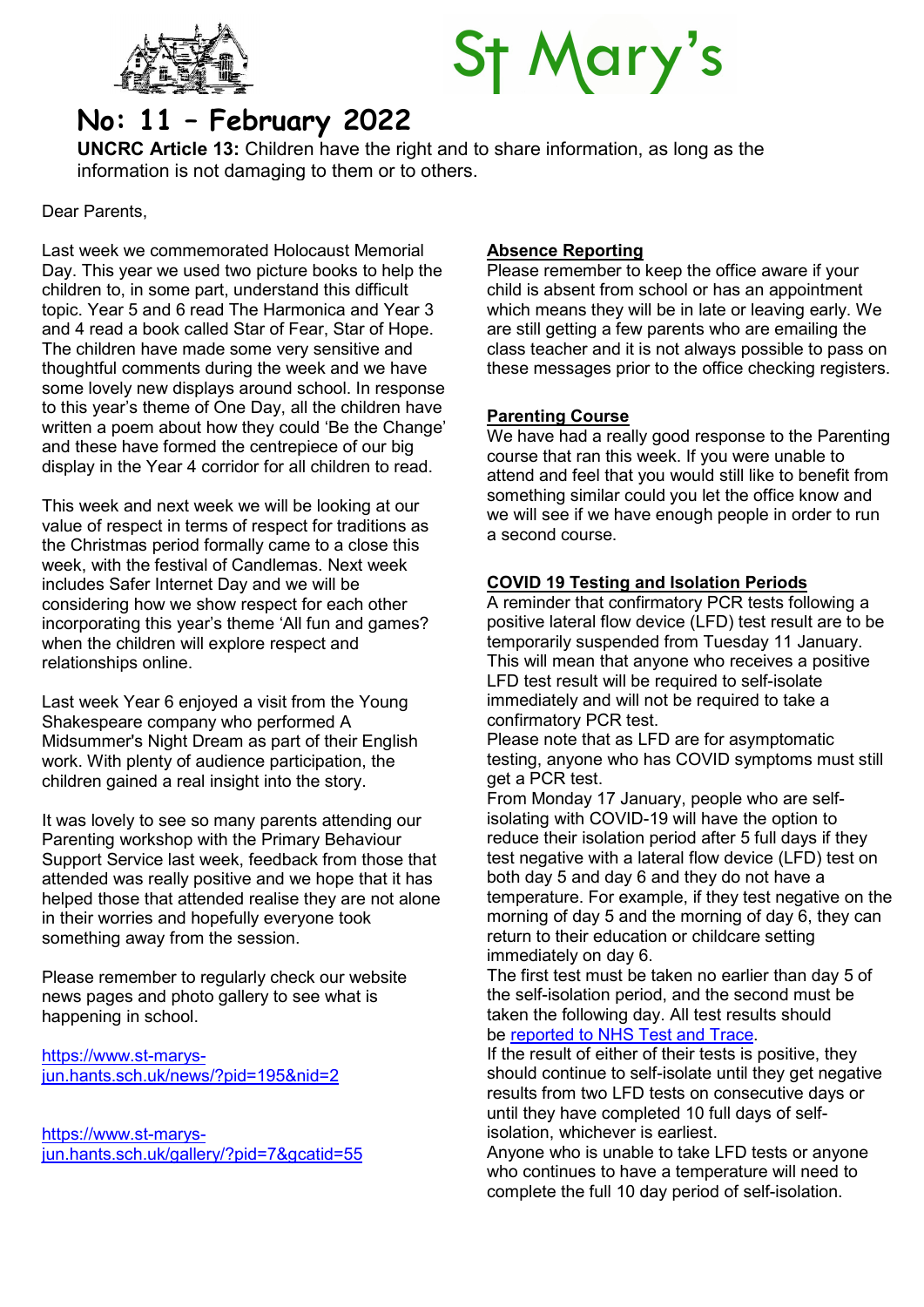# Table Tennis

The Basingstoke U11 individual table tennis competition took place this week at The Costello School. Due to Covid restrictions each school was limited to entering 2 boys and 2 girls. Our children played exceptionally well, eventually losing out to St John's, which is no surprise given that their pupils had played at national level! Congratulations to Fin, Luke, Anya and Michaela who all played with real enthusiasm and sportsmanship and came away with well-deserved bronze medals.

It was lovely to see an ex St Mary's pupil who stayed to help, having qualified for the U13 County Final the day before – a real inspiration to our players.

#### Mobile Phones

Please can we remind you that if your child has to bring a mobile phone with them to school, these must be signed in at the office in the morning and then collected and signed out at the end of the day. The school is not responsible for any mobile phones that are not handed to the office at the beginning of the day.

### Face Masks in School

Last week the government announced further easing of restrictions. From the 27.1.22 there is no longer a statutory requirement to wear masks in and around school. However with the recent spike in numbers of COVID cases our staff have made the decision to continue to wear mask around school. We would ask that you continue to keep visits to school to a minimum and if for any reason you need to come in, for example to collect a child, that you do wear a face covering.

## Basingstoke Music and Arts Festival – Creative Writing competition

As a school, we would like to make parents aware of a creative writing competition organised by the Basingstoke Music and Arts Festival. There are opportunities for our children to submit poetry, short stories and letters they have written. In the past, we have had large numbers of children submit entries to the competition and ultimately be celebrated for their work. If your child is an aspiring writer or has a desire to enter, the entry details have been shared below. http://79.170.40.162/basingstokemusicandarts.org. uk/?page\_id=81

https://basingstokemusicandartsfestival.runmyfestiv al.net/runMyFestival/security/welcome.jsf

Ed King Year 5 Team Leader and English Leader

# Calshot Oct 2022 (Current Year 5 pupils)

If you have chosen to pay for this residential trip by instalments, please note that the January payment should now have been made. You can pay any amount you wish at any time, but we do suggest a monthly payment of £50.

If you have any concerns regarding payments, please contact the office.

# F.O.O.B.S.

Hi from F.O.O.B.S! F.O.O.B.S has plenty of pre-loved uniform items that are available for purchase – both grey uniform items and branded jumpers/cardigans for both schools. All items are £1 or £2. Please contact friendsofoldbasingschools@gmail.com with your requirements and we can check what is available.

### **Scooters**

At the end of a recent school day a fellow pavement user commented to one of the teaching staff how many children were responsible and considerate of other users of the footpaths and pavements. A few children on scooters, however, appear to show little awareness of other pavement users, especially heading towards the blind corner junction of Belle Vue Road, Church Lane and Milkingpen Lane. This has resulted in some collisions. If your child does use a scooter to come to and from school, please could you chat to them about awareness of other pedestrians and ensure that they show the respect for others that we expect.

Inset Days 2021/22 28<sup>th</sup> February 2022 27th May 2022

Inset Days 2022/23 (now agreed) st September 2022 nd September 2022 st October 2022 rd January 2023 th May 2023